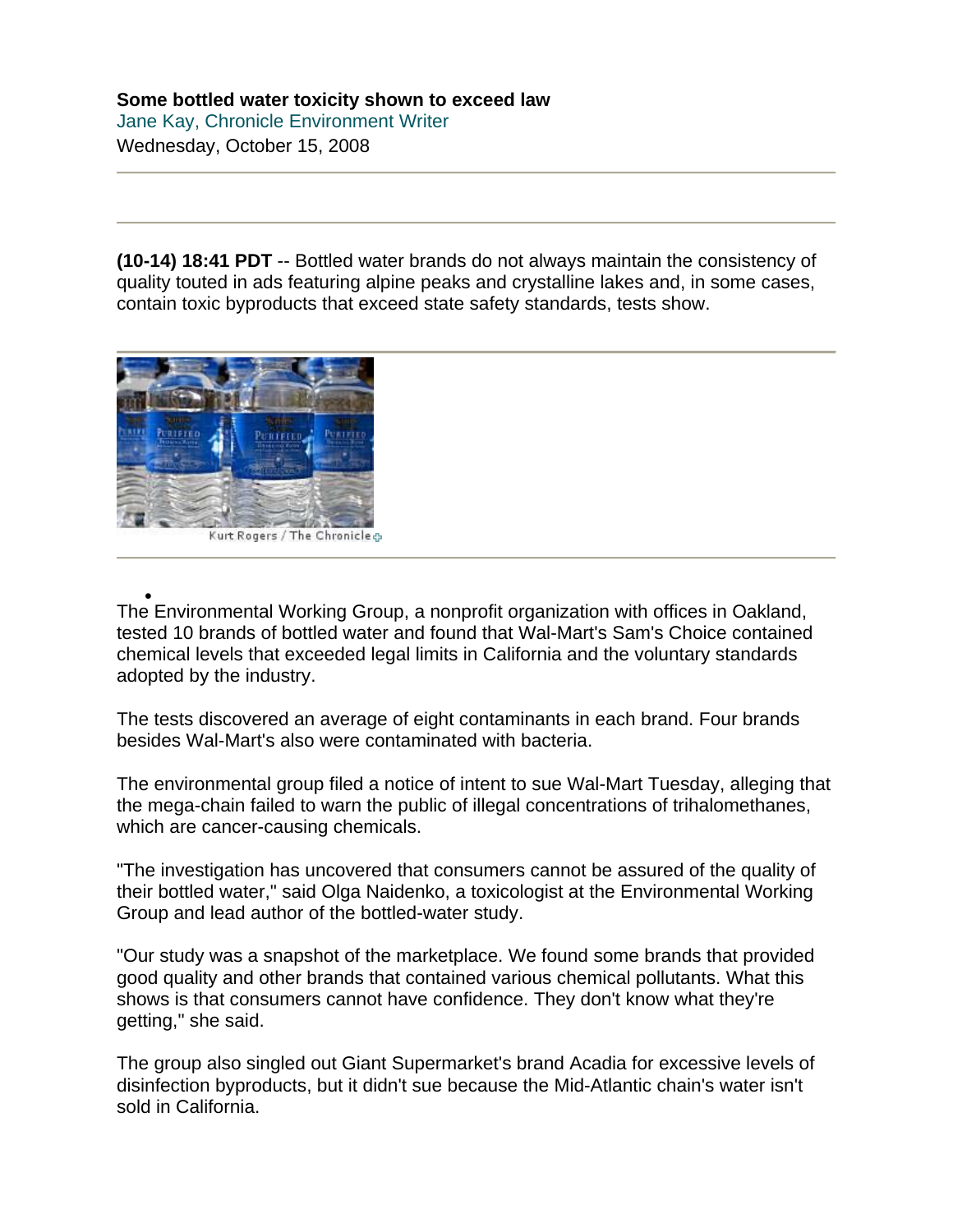Some of the Sam's Choice bottled water purchased from Wal-Marts in Mountain View and Oakland came from Las Vegas Valley Water District's sometimes-chlorinated public water supply, the group found.

## **Wal-Mart responds**

Shannon Frederick, senior communications manager at Wal-Mart's corporate headquarters in Bentonville, Ark., said the corporation stands by its product. Wal-Mart owns 4,200 stores in the United States.

"Both our suppliers' tests and tests from an additional external laboratory are not showing any reportable amounts of chlorine or chlorine byproducts. We're disappointed that the EWG has not shared more details with us as we continue to investigate this matter," Frederick said.

"We're puzzled by the EWG's findings."

The Las Vegas water supply meets federal standards for toxic chemicals that form when disinfectants such as chlorine react with organic matter, sometimes in reservoirs. The federal standard is 80 parts per billion. But in California, the byproducts standard in bottled water is eight times as strict, possibly making Wal-Mart liable for action under Proposition 65, the Safe Drinking Water and Toxic Enforcement Act of 1986. In 1995, after animal tests showed that the byproducts could cause cancer and reproductive damage in lab animals, California added the bottled water provisions to the health and safety code, setting a standard at 10 parts per billion.

The Food and Drug Administration requires bottled water to meet the same standards as tap water from public systems - which is 80 ppb. The FDA doesn't require bottled water companies to inform consumers of the source and presence of contaminants. Yet by law, public water companies must send customers annual information about sources and the presence of contaminants such as trihalomethanes, arsenic, nitrates and fluoride in the water supply.

## **Study findings**

In the Environmental Working Group study, the University of Iowa Hygienic Laboratory screened for 170 possible contaminants. The lab found 38 pollutants in 24 samples from 10 major brands purchased by the group in California, Washington, D.C., and eight other states.

The environmental group won't release the names of eight other brands it tested, saying it would do so only after it conducts more-extensive testing.

Scott Huntley, a spokesman for the Las Vegas Valley Water District, said he had no knowledge that Wal-Mart was using Las Vegas's water supply for bottling.

After some checking, he said a local water-bottling company that sells to the Strip could be supplying Wal-Mart as well.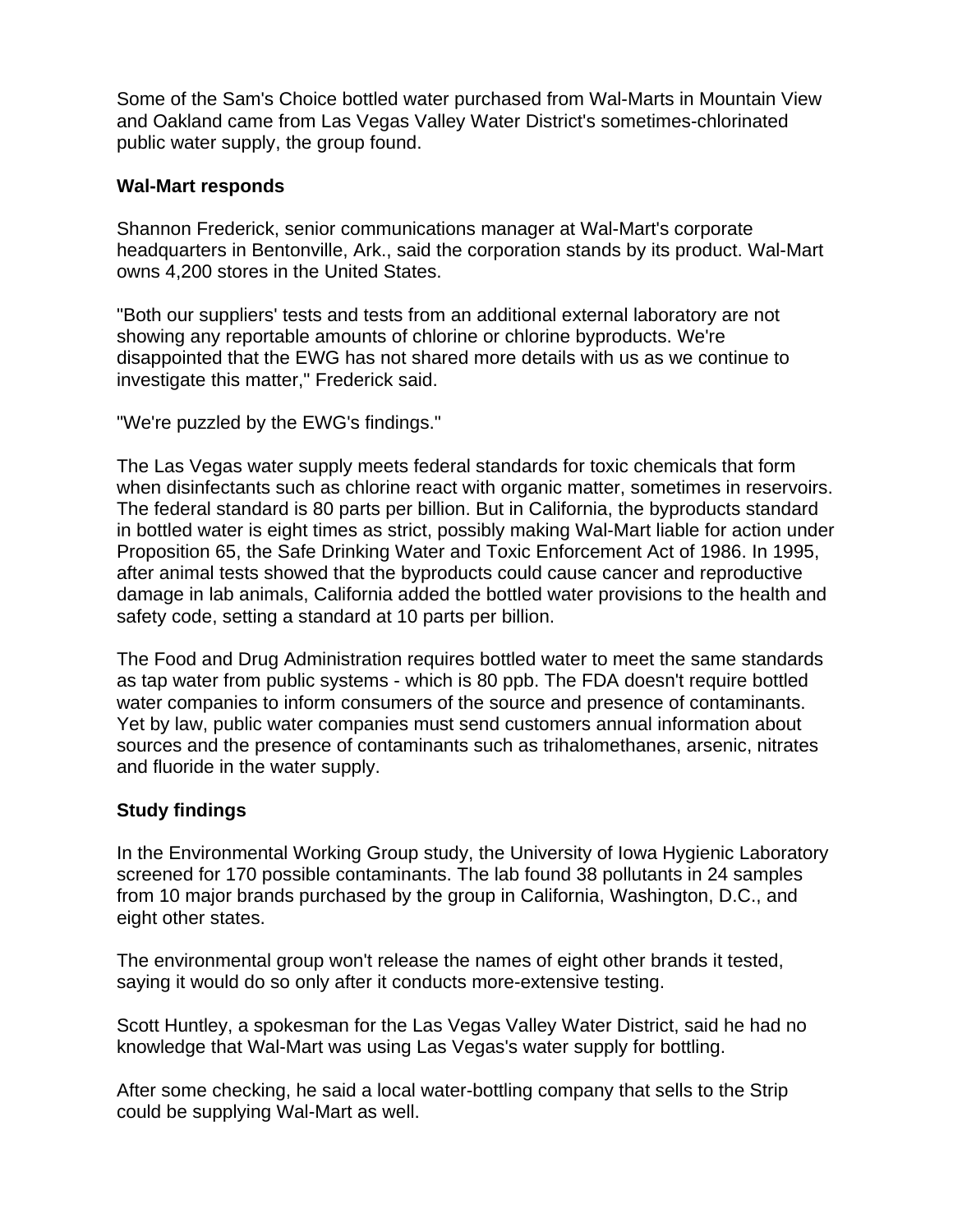Some findings from the study:

-- Three samples of Sam's Choice bought in Oakland, Mountain View and Fayetteville, N.C., contained levels of total trihalomethanes between 14 ppb and 37 ppb, exceeding the state and industry standard of 10 ppb.

-- One of the byproducts, bromodichloromethane, also a carcinogen, is even more toxic to lab animals and is more strictly controlled. The state's cancer safety standard is 2.5 ppb. Three bottles of Sam's Choice purchased in Mountain View and Oakland contained the contaminant at levels from 7.7 ppb and 13 ppb.

-- Also present in bottled water were caffeine and the pharmaceutical Tylenol, as well as arsenic, radioactive isotopes, nitrates and ammonia from fertilizer residue. Industrial chemicals used as solvents, degreasing agents and propellants were also found in the tests.

-- Trace amounts of synthetic chemicals or degradation products from the manufacture of PET, or polyethylene terephthalate, plastic bottles were found, including acetaldehyde, isobutane and toluene. At those low levels, scientists can't ascertain the health effects.

## **Bottled vs. tap**

Americans drank more than 9 billion gallons in 2007, and fewer than half of 228 brands of bottled water reveal their source. Typical cost is \$3.79 per gallon, 1,900 times the cost of public tap water. Green campaigns have focused on steering away from bottled water because manufacturing, transporting and sending unrecycled bottles to the landfill use natural resources and create an environmental burden.

San Francisco Mayor Gavin Newsom issued an executive order in June 2007 barring use of city funds to purchase bottled water.

"The primary reason is that it can cost a thousand times more, and you're not even getting better quality water," said Tony Winnicker, spokesman for the city Public Utilities Commission.

"There have been hundreds of millions of dollars spent to market the myth that bottled water is purer and safer than the tap water. The study is further evidence that the myth is often a lie."

## **Guide to safe drinking water**

**Filters:** Drink filtered tap water instead of bottled water. Use carbon filters, pitcher or tap-mounted. They reduce lead and disinfection byproducts. Install a reverse osmosis filter if you can afford it.

**Containers:** Carry water in stainless steel containers.